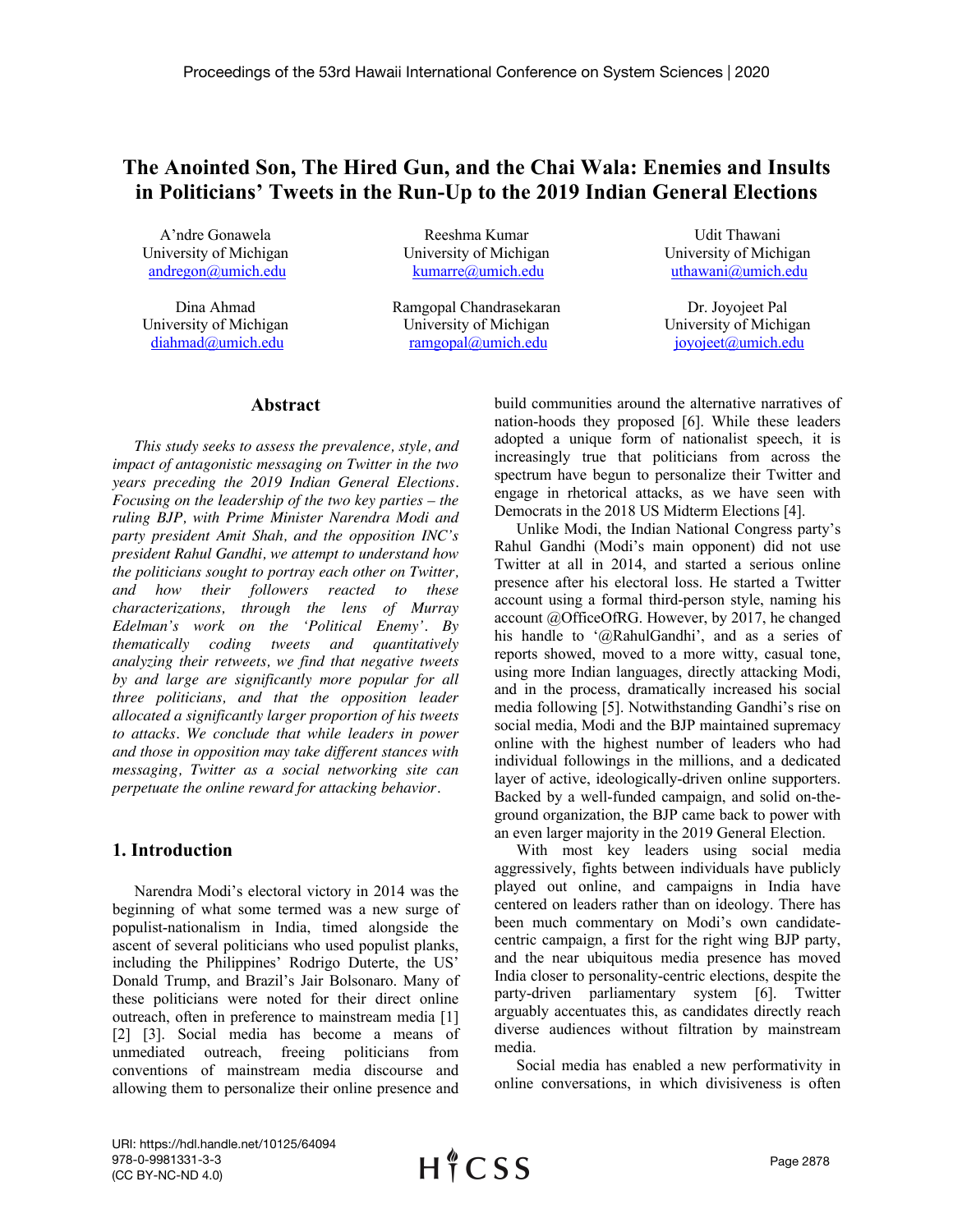driven by the acrimonious content of individual politicians' messaging [5]. A range of studies have aimed to understand the tone and content of online political speech, particularly using sentiment analyses of the populations receiving political messages [7]. In this study, we use in-depth interpretive analysis of the content of tweets from the three key leaders in the election - Narendra Modi and Amit Shah, the leaders of the BJP, and Rahul Gandhi of the INC, in the more than two years preceding the 2019 General Elections, to understand the tenor of messaging both during and prior to an election cycle. In particular, we aim to assess the impact of the differing styles of negative rhetoric, through the number of retweets and favorites that such tweets elicit. This study serves as a follow-up to Gonawela et al's work on the usage of negative rhetoric by populist-nationalist politicians, which included a study of Narendra Modi's 2014 campaign [8]. In this study, we dive deeper into the Indian elections, focusing particularly on how negative messaging is received by audiences, and consider what styles of negative messaging are more impactful for incumbents and challengers, and why. We use Murray Edelman's theory of the 'Political Enemy' as we analyze the findings, in our efforts to better understand the value of Twitter as a means of political framing.

# **2. Political Enemies, Incivility, and Worlds**

Murray Edelman presented the notion of a 'political spectacle', a reality created by the politician for their like-minded audience through rhetorical means [4]. In essence, the spectacle is an artificial creation, built through media messaging, working to persuade an audience of the leader's perspectives. Moreover, the audience subjected to the spectacle is an 'exclusive' group, that would subscribe to the leader's worldview. In this study, we discuss a component of Edelman's proposition - the 'political enemy'.

Edelman proposes that, whereas a political 'opponent' may be respectable, a political 'enemy' is innately dishonorable. An opponent is branded as an enemy not simply because of their policy positions, but because they are inherently immoral, their fundamental character imbued with traits that motivate their bad actions. In turn, they undermine the virtue of society, in contrast to the political protagonist who works to advance this virtue. Importantly, these immoralities are not readily apparent – rather, these traits can be created by the attacker through rhetoric. Framing an opponent as symbolic of moral ills expands the stakes, and increases the number of invested actors. In essence, the political enemy necessitates the spectacle by exposing the risks it presents to society [9].

We see the political enemy being present in the communication strategies of national campaigns. This is well seen in populist movements, as de la Torre assessed the campaign of Ecuadorian politician Abdalá Bucaram. Bucaram worked (through the lens of 'populist moralism') to show his opponents to be 'evil', expediting 'difficult social processes' [10].

Similarly, Gonawela et al. discuss the proliferation of the 'political enemy' in the tweets of several populist-nationalist political leaders, which include US President Donald Trump and Indian Prime Minister Narendra Modi [8]. Specifically, Gonawela asserts that the usage of antagonism, and particularly the casting of these leaders' opponents as 'political enemies' has reward on Twitter. Potts also draws on Edelman in her assessment of the Trump's communications and asserted that it was impossible to 'Make America Great Again' without considering the Democrats as enemies – Trump framed Clinton as representing all that made America horrible, posing a contrast with himself [11].

Both studies assert that the use of incivility through insults, 'bullying', and disparagements proved popular to Trump's Twitter audiences, which call to question the popularity of incivility across a broader scope in the political sphere. Gervais discusses the role of incivility used by the 'political elite' in motivating anger within certain populations by asserting that counterattitudinal (the expression of views that contradict one's own beliefs) incivility stimulates anger as well as 'combative partisanship' within the populations receiving the elite messaging [12]. Gervais has also argued that the use of incivility by the elite leads to the adoption of that extreme rhetoric by the populations exposed – and in essence, serves as an 'imitation' of those politicians [13]. Moreover, the rise of political incivility on social media can upend discourse around singular issues itself [14]. Polarization arises as a direct result, to the point where constructive discourse is impossible.

However, another strain of thought regarding the creation of alternate realities that parallels Edelman's spectacle, concerns the use of the Dostoevskian 'carnival'. Bakhtin states that the carnival is a created environment, in which 'official authorities and cultures' are gone, and there is 'free and familiar contact' between everyone, regardless of social position  $[15]$   $[16]$ .

Janack takes Bakhtin's theory and assesses it through the lens of the gubernatorial campaign of Jesse Ventura [16]. Ventura's campaign was carnivalesque, as it featured outlandish and 'indecent' language – which was popular with his audience. Through this style, Ventura was able to position himself as a 'carnival fool' striving to oppose the 'political elite'.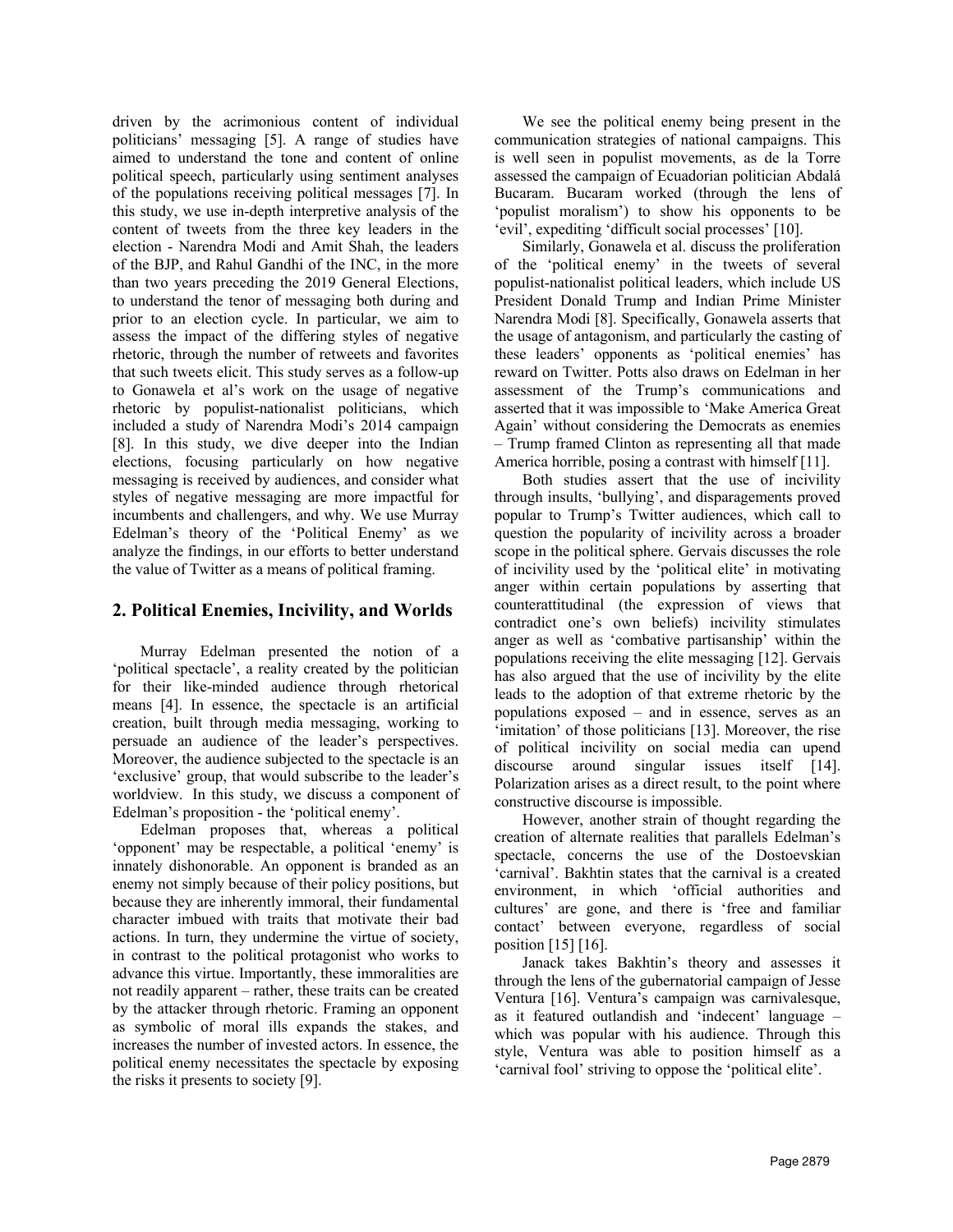Badarneh, in the context of Arab political humor, dives into the 'the crowning', discussing Bakhtin's five steps: first, the leader is glorified; second, they are mocked; third, they are parodied; fourth, they are humiliated with innuendoes; fifth, they're 'decrowned', in a move that is backed by 'the people'. According to Badarneh, such humor is an alternate reality, outside of the constraints of present society [17].

# **3. Twitter as a Political Tool**

There has been much research on Twitter and its organizational strengths for politicians. This is well seen in the example of US President Barack Obama, who was able to adeptly employ both Twitter and Facebook in his 2008 Election campaign [19]. Obama leveraged the mediums to tout the notion that he was 'connected' with the 'people', creating an image that his followers were engaged in the campaign through the social media connection, which then fostered mass organization within this network [19] [21]. Metzgar & Maruggi asserts that the 'lack of hierarchy', an inherent characteristic of social media, is the key to success on the platforms. However, social media success requires effective messages, as it's a 'tool' of dissemination, not a substitute for communication strategy [22].

Jungherr identifies the use of Twitter by political entities as a way for political actors to relay their respective platforms, in addition to influencing the manner by which traditional news outlets frame their candidacies [23]. Indeed, Twitter, and social media overall, is a politician's 'direct link' to their audience, enabling them to bypass such filtered mediums and communicate their views and arguments completely [24]. Moreover, with the use of social media, 'news' can be created by these politicians [25] [26] [27]. In essence, this behavior motivates the creation of the 'Twitter Agenda' (what Twitter users discuss), and the subsequent disparity between that and the 'Public Agenda' (the issues that actual civilians care about) that is governed by the most active of users [28].

Social media enables politicians to brand their online personality. Meeks suggested that campaign rhetoric on Twitter during the 2012 Senate elections typified a 'personal, intimate, and conversational' mode of rhetoric [29]. This heightened level of interaction and personality is a new phenomenon, brought about by the attributes of Twitter, and an important part of modern electoral campaigns. Paralleling this, Ceccobelli found that references to a political actor's persona were prominent on Facebook. However, in the same study, Ceccobelli found that Facebook was not conducive to antagonistic messaging [30]. Borah, in her study of the 2008 and 2012 US Presidential Elections, also made a similar observation

– Mitt Romney's attacks were less popular than Barack Obama's enthusiasm [31]. This finding is qualified by her citation of Benoit, which suggests that challengers attack more than incumbents (even if the attacks weren't as popular), due to the incumbent already having an advantage [32] [31].

However, Twitter seems to present a different story. Brian Ott's commentary on Donald Trump's ascendancy to the presidency provides a centerpiece through which we can assess the attributes of Twitter that correspond to antagonistic messaging, and more specifically, political incivility [33]. First, as Ott states, Twitter is both informal and impersonal, leading to a 'coarseness' in the type of rhetoric that can emanate on the platform, due to the lack of consequence to the actor. Moreover, Ott cites the work of Thelwall et al., who have argued that Twitter fosters negativity, which is clearly more popular than positivity on the platform [34]. This accordingly leads to leaders like Donald Trump [33]. Rossini et al. reinforce this notion through their study of the 2014 US Gubernatorial Elections; 'persuasive' and 'attack messaging' were more prevalent on Twitter, and they cite Stromer-Galley and Kreiss in suggesting that Twitter is most effective with 'viral-messaging' -- and antagonistic messaging is more likely to become viral on Twitter [35] [36] [37].

In the Indian context, scholars have observed the effective usage of Twitter by Narendra Modi in order to 'rebrand' himself, as he pivoted away from a controversial image as a regional nationalist leader to a more unifying, forward-thinking persona as a national candidate [38]. This rebranding on Twitter even took the form of selfies at times, as Modi sought to present himself as 'accessible', 'personal', and most importantly, 'modern' [39] [38]. Indeed, Modi's social media strategies parallel Barack Obama's campaigns, and is rooted in American-style tactics, which has in effect transformed the nature of campaigning in India [40]. However, as noted by scholars, Modi's Twitter use has been effective in part due to the nature of his online sarcasm, innuendoes, wordplay, and insults that have elicited significant online rewards [41][8].

# **4. Methods**

We conducted this study through the use of a mixed-methods analysis, downloading the Englishlanguage tweets (via the Twitter Public API) from BJP Leaders @narendramodi and @AmitShah, as well as INC Leader @RahulGandhi from January 1st, 2017 through March  $28<sup>th</sup>$ , 2019, the month immediately preceding the polling. Our goal was to capture tweets for the period just prior to the actual polling to avoid any effect of exit polls on politicians' online behavior.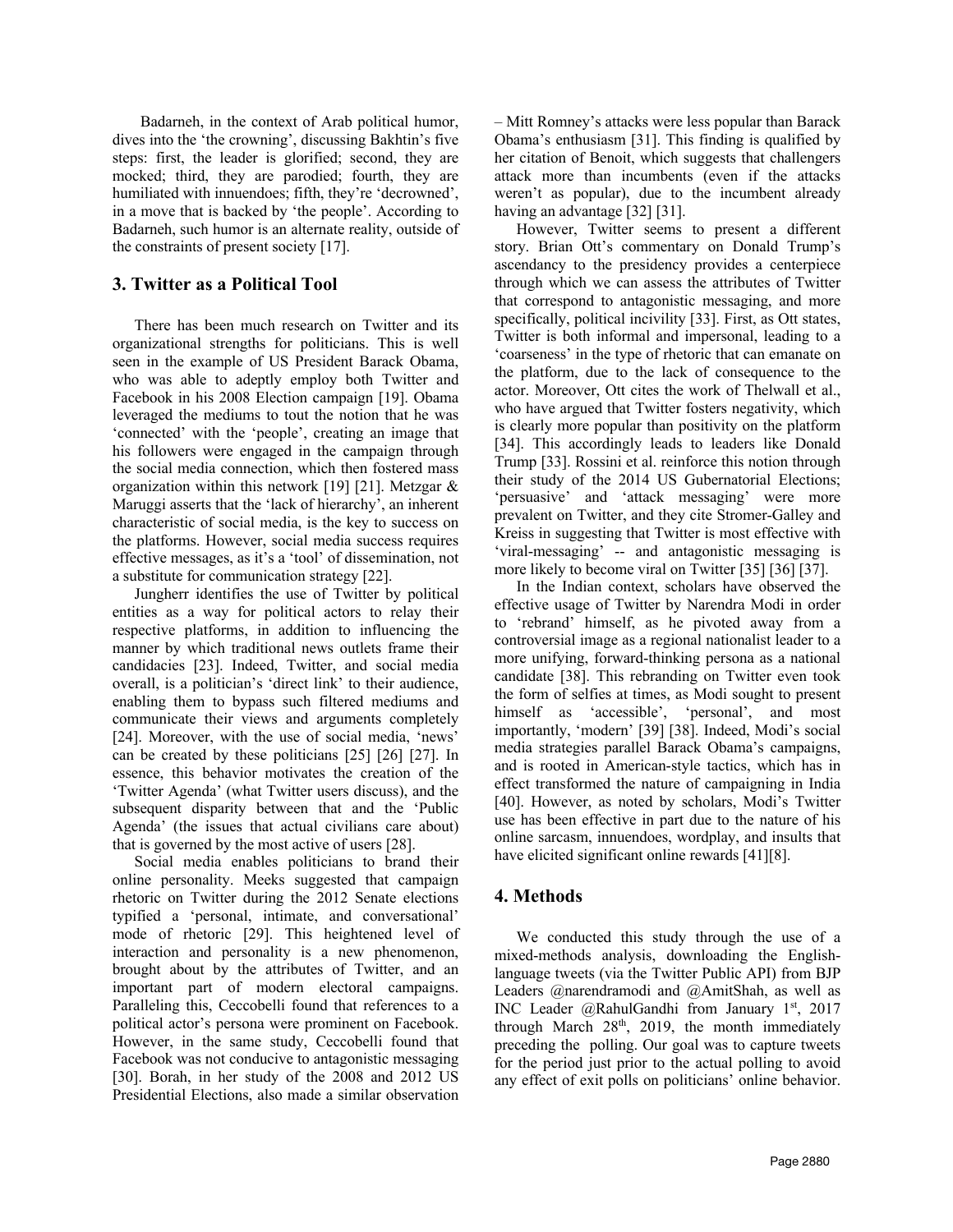Each tweet was qualitatively categorized by a pair of coders according to five themes that sought to define varying tones of political rhetoric. Additionally, only English-language tweets were coded. Once the categorical coding was finished, quantitative analysis was done on the retweet and favorite rates of each category in an effort to assess popularity. Replies to a tweet were not generally assessed because they can be nuanced - they may include thanks and support, but they can also be dismissive or antagonistic. In comparison, retweets and likes usually signal some form of endorsement. Likes are a public affirmation of affinity to a tweet's message, while a retweet aims to spread the message to one's own following, which has significance in an electoral context. The themes used were based on prior work by Gonawela et al, which used a similar characterization of antagonistic messaging in political tweets [8].

## **4.1. Selecting the Politicians**

The 2019 Indian General Elections proved to be a rematch of 2014, again pitting the BJP's incumbent Prime Minister Narendra Modi (the former Chief Minister of Gujarat) against INC Leader Rahul Gandhi (the heir to the Gandhi Dynasty) in the contest for the premiership. Therefore, we pulled tweets from their official accounts, @narendramodi and @RahulGandhi respectively. While Rahul Gandhi was the apparent prime ministerial candidate, he also was the official head of the INC. In contrast, Modi was not the official head of the party – rather, his deputy Amit Shah was. Therefore, we included @AmitShah's tweets, as we viewed Modi and Shah as a tag-team on Twitter.

## **4.2. Themes**

This study builds on Gonawela et al.'s categorization of antagonistic messaging in political tweets based on the linguistic and contextual features of text objects. The current set of themes included 'Criticism', 'Insult', 'Wordplay', 'Humor and Sarcasm', and we added 'Regards' as a counterweight category ('Regards' were generally positively toned). Regards as a means of signaling amiability and thoughtfulness are part of a politician's outreach strategy and prior studies have shown that Indian politicians use casual messaging aimed at their constituents as a means of brand building rather than moving the agenda on a specific issue [38]. The theme categories are non-exclusive, thus a tweet can be both a criticism and contain wordplay. 'Criticism' and 'Insult' annotated tweets that were generally negative, whereas 'Regards' marked tweets that were positive [8].

**4.2.1. Criticism**. Criticism was defined as the expression of negative sentiments, targeted towards a particular person, group, or entity. Below, an example:

"The work done by the NDA Government for Amethi should have been done years ago. Sadly, it was not done. https://t.co/fnVjZs8Ur3" @narendramodi, 3 March 2019

**4.2.2. Insult.** Insults were basically criticisms directed at a particular target's character, leaving aside policyonly criticisms. This theme is nested within the 'Criticism' theme – so all 'Insults' are also 'Criticisms'. Yet, a separate category is useful to understand the personal nature of attack. An example:

"Chandrababu Naidu has more faith in Prime Minister of Pakistan rather than Prime Minister of his own country and Indian Army. One should not stoop so low for vote bank politics. https://t.co/2MpKuDVaAn" -- @AmitShah, 4 February 2019

**4.2.3. Wordplay.** Wordplay was the use of performative rhetoric tactics that could include metaphors, idioms, puns, and alliteration. An example by @RahulGandhi:

"Startup India, Stand up India, Right turn India: but no jobs for the youth of India! https://t.co/2EiQjdK9x6" -- @RahulGandhi, 14 June 2017

**4.2.4. Humor and Sarcasm.** Humor and Sarcasm denoted tweets that were intentionally tinged with comedic elements or attempts at humor, in addition to the usage of irony, mockery, parody, and statements where the 'intended meaning of the speaker is not the literal meaning.' An example by @Rahul Gandhi:

Dear Mr Modi, Now that campaigning is over, hope you can spare some time for your part-time job as PM. Btw its been 1,654 days since u became PM. Still no press conference? Some pics from our Hyderabad PC today. Try one someday, it's fun having questions thrown at you! https://t.co/Tc3I1kLGBI -- @RahulGandhi, 12 May 2018

**4.2.5. Regards.** Regards refers to any tweet in which a particular person or entity is referred to with congratulations, condolences, gratitude, tributes, and greetings – all positive expressions. In general, regards will not intersect with other categories. An example: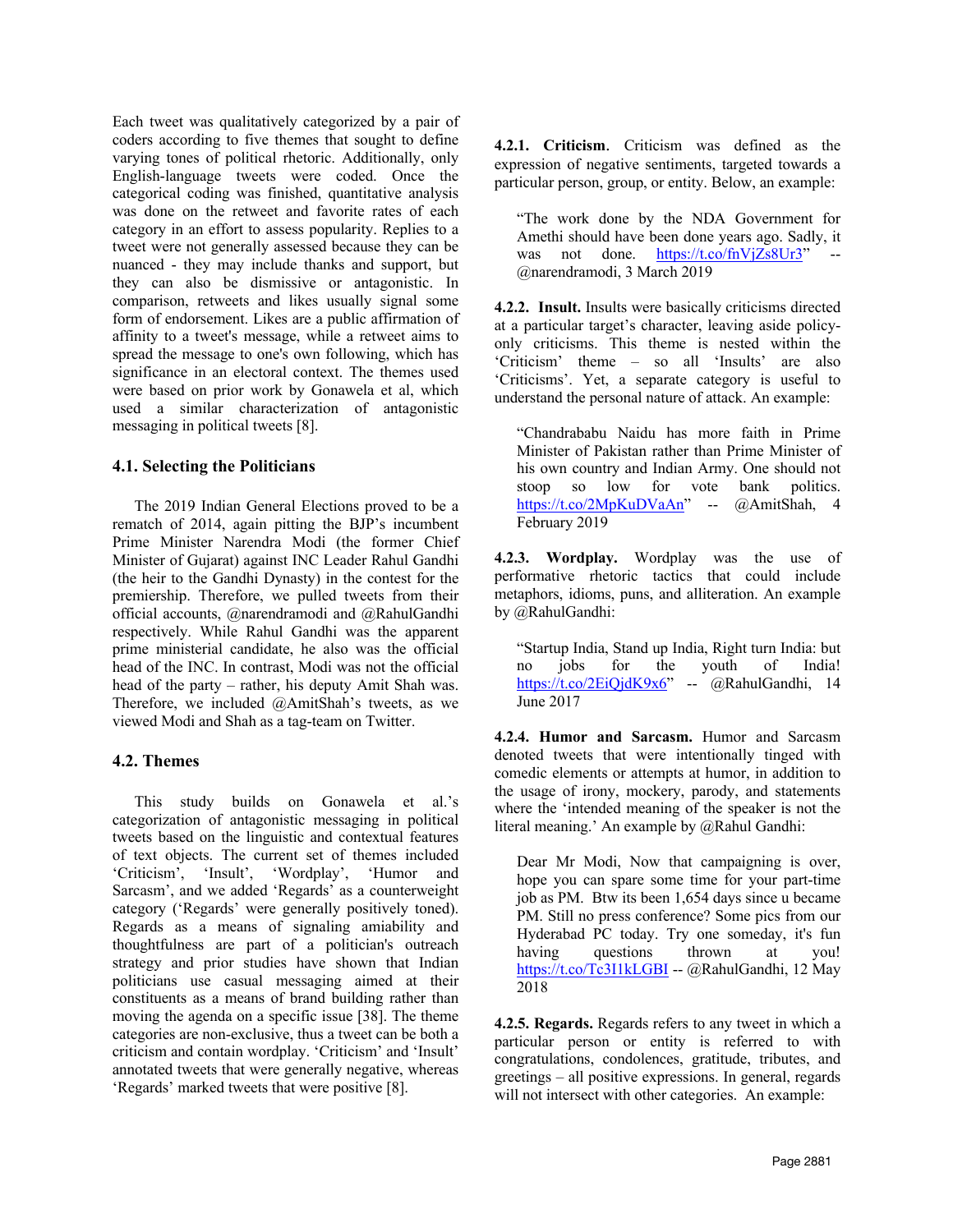"India will be eternally grateful to Shri Manohar Parrikar for his tenure as our Defence Minister. When he was RM, India witnessed a series of decisions that enhanced India's security capacities, boosted indigenous defence production and bettered the lives of ex-servicemen." @narendramodi, 17 March 2019

#### **4.3. Coding Process**

There were three coders assigned to qualitatively coding the tweets from the three politicians; a pair would be assigned to each set, and the third coder would arbitrate through the differences and provide a reconciled set. The coding itself was done in a binary manner – each theme would have a column, and the coder would mark a '1' if the theme was present, in check-box style coding. The coders themselves did several initial sets of tweets in order to get acclimated to the coding process, and would engage in discussions after these initial sets to clarify their questions regarding the themes. Upon a final discussion of the themes and universal agreement on their meanings, the coders then produced the finalized datasets. To ensure the integrity of our data, a weighted Cohen's Kappa assessed intercoder reliability for each pair of coders [42]. Partially following the methodology of Gonawela et al., the weighted kappa was accounted for tweets that contained limited agreement between the coders, as "less weight would be assigned to those partial agreements" [8] [42]. The subsequent Kappa for each pair of coders ranged from 0.67 to 0.79 across the politicians. Only the reconciled set is used for analysis.

## **5. Findings**

We find that Modi is by far the most prolific and followed of the three politicians, and therefore has a larger footprint on Indian political social media, as seen in Table 1. However, it is important to note Gandhi's social media footprint has grown tremendously since 2017, evident in Gandhi's blossoming median retweet rates, seen in Figure 1.

We further summarize our findings in Tables 2 and 3 below. Table 2 represents the results of an independent samples t-test to relate means of retweets and favorites of tweets that were labeled (represented by "1") as a certain category and those that were not (represented by "0"). We assessed the equality of variance through a Levene's test; if the variances were not equal, degrees were adjusted using Welch-Satterthwaite method. Table 3 compares the proportion

| Handle        | <b>Beginning of</b><br>Sample<br>(1/1/2017)                        | End of<br><b>Sample</b><br>(3/28/2019)                               | <b>Number</b><br>оf<br>Tweets |
|---------------|--------------------------------------------------------------------|----------------------------------------------------------------------|-------------------------------|
| @narendramodi | 25,954,804<br>followers and<br>1,862 median<br>monthly<br>retweets | 46,630,215<br>followers and<br>5,271 median<br>monthly<br>retweets   | 7,645                         |
| @RahulGandhi  | 1,398,116<br>followers and<br>1,100 median<br>monthly<br>retweets  | 9,056,843<br>followers and<br>$10,238$ median<br>monthly<br>retweets | 1,107                         |
| @AmitShah     | 3,789,410<br>followers and<br>412 median<br>monthly<br>retweets    | 13,084,852<br>followers and<br>3,150 median<br>monthly<br>retweets   | 2.604                         |

#### **Table 1: Follower counts, median retweets, and number of tweets for each set**

**Figure 1: Median Retweets for the Politicians, January 2017 – March 2019**



of tweets coded as certain categories for each political figure using a z-test, and equal variance was assumed.

We found that all three politicians show significantly different retweets for negative tweets. While mean retweets and favorites are higher for Modi  $(p < 0.01)$  and Gandhi  $(p < 0.01)$ , Shah has higher retweets ( $p < 0.01$ ) but fewer mean favorites ( $p < 0.1$ ).

#### **5.1. Criticism**

Gandhi used 'Criticism' considerably more (=34.57%) than either Modi or Shah did, with more than a third of his tweets in the set containing the theme. In contrast, Modi dedicated only a very small proportion of his tweets  $(=4.02\%)$  to Criticisms, while Shah devoted only a bit more  $(=10.06\%)$ , relative to the rest of his tweets. However, all three politicians showcased statistically significantly higher means of retweets and favorites for the category. Yet, delving deeper into the theme, we find that 'Criticisms' devoid of 'Insults' paint a slightly different picture, as mean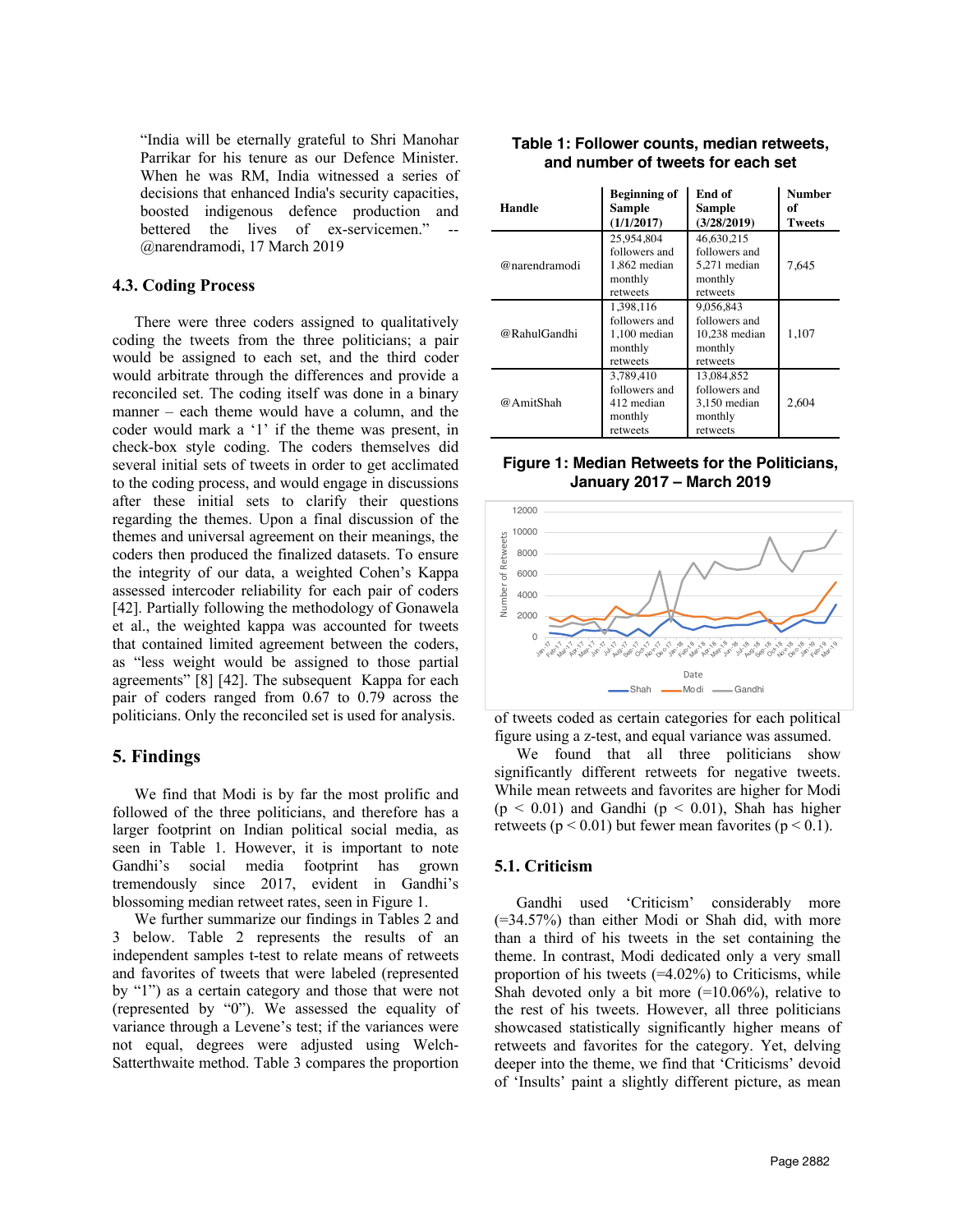|           | Handle        |              |           |  |  |  |  |
|-----------|---------------|--------------|-----------|--|--|--|--|
| Label     | @narendramodi | @RahulGandhi | @AmitShah |  |  |  |  |
| Criticism | $4\%$         | $35\%$       | $10\%$    |  |  |  |  |
| Insult    | $3\%$         | $22\%$       | $7\%$     |  |  |  |  |
| Wordplay  | $2\%$         | $8\%$        | $2\%$     |  |  |  |  |
| Humor &   | $0\%$         | $11\%$       | $2\%$     |  |  |  |  |
| Sarcasm   |               |              |           |  |  |  |  |
| Regards   | $30\%$        | $40\%$       | 35%       |  |  |  |  |

#### **Table 3: Z-score test comparing the proportions of all themes between the politicians**

Note: Subscript values that are different within each row represent statistically significant difference at the  $p < 0.05$  level

favorites for Gandhi's usage of non-insult criticisms is not significantly different ( $p= 0.42$ , t(1105) = -0.8043).

Much of Gandhi's use of 'Criticism' was largely targeted towards either Modi or the BJP, whereas there was a bit more diversity in the targets of both Modi and Shah, who not only attacked the Gandhi Dynasty and Congress, but also levied criticisms against other politicians such as Mamata Banerjee, leader of the All India Trinamool Congress Party in West Bengal. For example, we see this in the below tweet by Amit Shah:

The misgovernance of TMC and Left has ruined the great land of Bengal. A state which was so prosperous that it use to contribute about 27% of India's total Industrial production has now been brought down to a mere 3.3% during Mamata Didi's regime. https://t.co/eF2gAOkYVT" @AmitShah, 22 January 2019

Hence, we see the traits of a 'criticism' tweet, while noting that the theme itself is all-encompassing of negative sentiments; as seen with Shah's allegations against Banerjee's 'misgovernance'. Contextually, it is

important that Ms. Banerjee was singled out for criticism by the party head, unlike a number of other regional leaders, since her home state of West Bengal was a major battleground for the party.

#### **5.2. Insult**

In terms of raw proportions, Gandhi's usage of 'Insults'  $(=22.20\%)$  outranked both Modi  $(=2.62\%)$ and Shah (=6.87%) significantly. Yet, when we looked at 'Insults' as a subsection of 'Criticisms', we find that 'Insults' are the default attack style for all politicians, comprising around two-thirds of the 'Criticisms' for each. Moreover, insults for all politicians were significantly more popular in terms of mean retweets, seen most in Gandhi's insults. However, while insults were significantly more retweeted  $(p<0.01, t(7643)$  = 5.1907) by Modi's followers, this was not replicated in 'favorites', as 'Insults' for Modi had no significant difference( $p=0.31$ ,  $t(7643) = 1.008$ ) in 'favorites' solicited.

Both sides claim that regional oppositional figures create an atmosphere dangerous to their own sides, in essence using insults to levy accusations of mob-rule and murder. For example, take the two tweets by Amit Shah and Rahul Gandhi below:

"Soon Mamata didi will go out of power because in democracy a govt which perpetuates atrocities on its people doesn't last long. Under Mamata didi's watch more than 20 BJP karyakartas have been killed. The blood of these innocent karyakartas will not go in vain. https://t.co/AHb9nBKABQ" -- Amit Shah, 28 June 2018

"Anybody who speaks against the RSS/BJP is

| Table 2: Independent samples t-tests comparing the means of retweets and favorites across the |  |  |  |  |  |
|-----------------------------------------------------------------------------------------------|--|--|--|--|--|
| themes for all three politicians                                                              |  |  |  |  |  |

| Labels                   |           | @narendramodi |              | @RahulGandhi |              | @AmitShah   |             |
|--------------------------|-----------|---------------|--------------|--------------|--------------|-------------|-------------|
|                          | Code      |               | $\Omega$     |              | $\Omega$     |             | $\Omega$    |
| Criticism                | Count     | 307           | 7338         | 383          | 724          | 262         | 2342        |
|                          | RT        | 3726.987***   | 2609.120***  | 7319.175***  | 3314.765***  | 2500.664*** | 1261.730*** |
|                          | Favorite  | 13147.013**   | 11583.245**  | 19210.548*** | 11394.869*** | 7490.519*** | 4719.311*** |
| Non-Insult<br>Criticisms | Count     | 107           | 7538         | 137          | 970          | 83          | 2521        |
|                          | <b>RT</b> | 4061.551**    | 2634.031**   | 5284.819*    | 4618.300*    | 2058.831*** | 1364.246*** |
|                          | Favorite  | 14571.701***  | 11604.512*** | 13211.094    | 14228.305    | 6454.096**  | 4950.200**  |
| Insult                   | Count     | 200           | 7445         | 246          | 861          | 179         | 2425        |
|                          | RT        | 3547.995***   | 2629.995***  | 8452.321***  | 3630.523***  | 2705.536*** | 1289.012*** |
|                          | Favorite  | 12384.805     | 11626.195    | 22550.581*** | 11685.971*** | 7971.095*** | 4778.687*** |
| Wordplay                 | Count     | 126           | 7519         | 92           | 1015         | 54          | 2550        |
|                          | RT        | 3524.349***   | 2639.426***  | 8337.489***  | 4372.514***  | 2348.870*** | 1366.003*** |
|                          | Favorite  | 13840.968**   | 11609.259**  | 21540.043*** | 13425.990*** | 7327.926**  | 4948.798**  |
| Humor $&$<br>Sarcasm     | Count     | 29            | 7616         | 123          | 984          | 40          | 2564        |
|                          | RT        | 4976.138***   | 2645.168***  | 8775.797***  | 4192.813***  | 3378.100*** | 1355.313*** |
|                          | Favorite  | 17032.897**   | 11625.529**  | 22747.650*** | 13019.414*** | 9654.250*** | 4925.496*** |
| Regards                  | Count     | 2322          | 5323         | 447          | 660          | 921         | 1683        |
|                          | <b>RT</b> | 2956.257***   | 2522.083***  | 3288.490***  | 5659.388***  | 932.515***  | 1634.759*** |
|                          | Favorite  | 13881.784***  | 10670.161*** | 11666.461*** | 15748.721*** | 3999.054*** | 5544.869*** |

Note: Significant difference by each mean is shown by: \*\*\* -  $p < 0.01$ , \*\* -  $p < 0.05$ , \* -  $p < 0.1$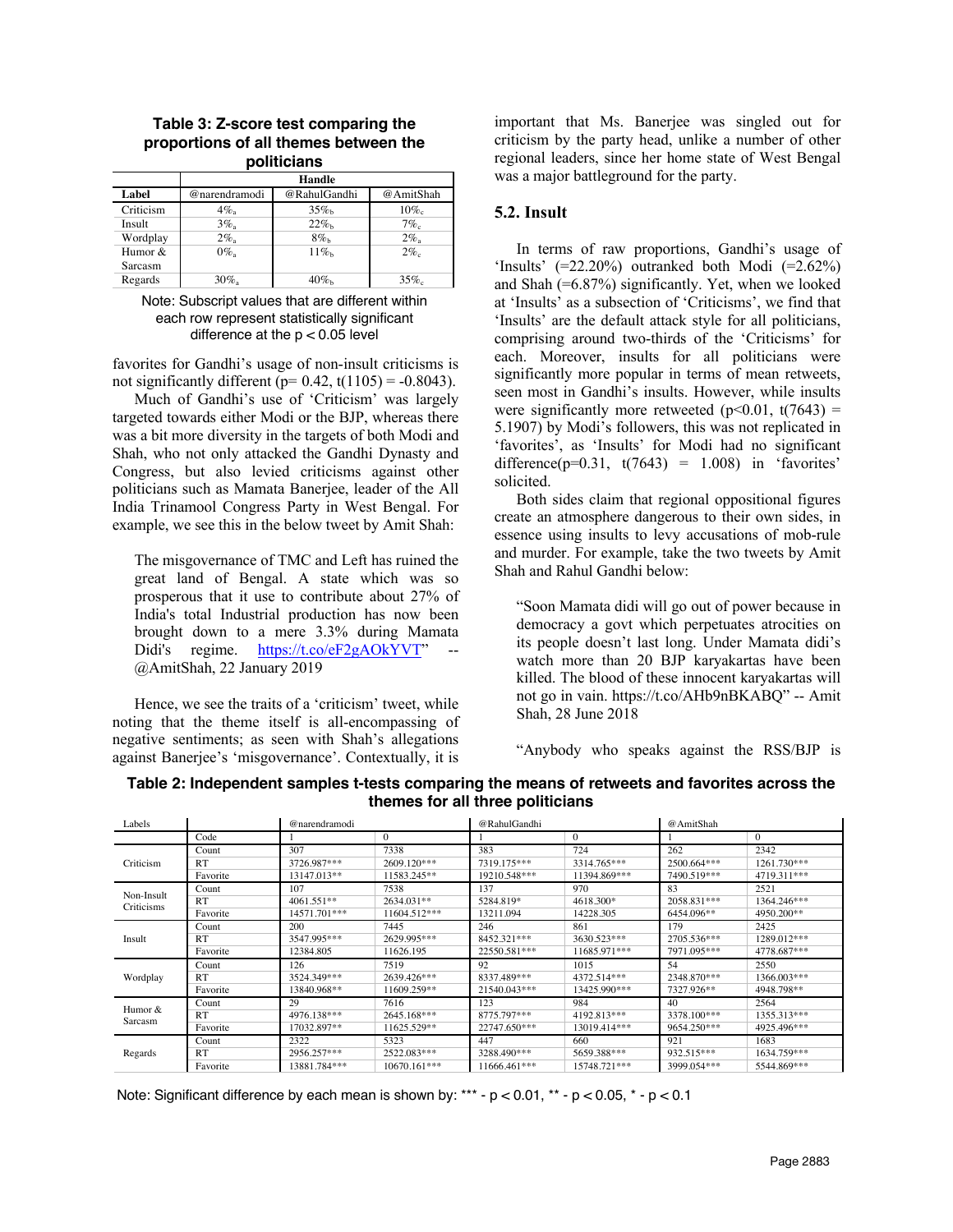attacked & even killed. They want to impose only one ideology which is against the nature of India" -- @RahulGandhi, 6 September 2017

The BJP use of insults hinged on the Gandhi dynasty, and the 'control' they allegedly possess over the INC. Such insults contained references to corruption, and the notion that Congress politicians are 'anti' certain demographics, whether that's in assertions that Gandhi 'hates' the military, or supports casteism – drawing on Modi's own socio-economic background. This tweet by Modi outlines much of this:

"Congress imposed Emergency. Congress insults the Armed Forces. Congress goes on foreign soil and spreads lies about democratic processes. Congress misuses Article 356. Yet, they say Modi destroys institutions. How much do they lie? https://t.co/bz7hVBArzG" -- @narendramodi, 7 February 2019

On the other hand, tweets later in Gandhi's set showcase a large amount of insults focusing on the 'Rafale Scandal', a military purchase by India from France's Dassault Aviation that elicited much controversy. Gandhi casts Modi as complicit, branding the scandal as 'Rafalegate' – akin to Richard Nixon's waterloo, with an implicit claim that Modi will face 'judgment' on Election Day. For example:

"PM removed the CBI Director to stop him from investigating Rafale. Mr 56 broke the law when he bypassed CJI & LOP. Mr Modi, Rafale is a deadly aircraft with a superb radar. You can run, but you can't hide from It." -- @RahulGandhi, 24 October 2018

## **5.3. Wordplay**

Usage of wordplay is relatively sparse in the tweets of  $Modi(=1.65\%)$  and  $Shah(=2.07\%)$ , but is a bit more prominent with Gandhi (=8.30%). Yet, the presence of wordplay was still significantly more popular in both the retweets and favorites of all three politicians.

Gandhi's usage of wordplay often hinged on giving nicknames to his opponents, especially as his tweets on the 'Rafale Scandal' intensified, as seen below:

"NoMo Jobs! The Fuhrer promised us 2 Cr jobs a year. 5 years later, his leaked job creation report card reveals a National Disaster. Unemployment is at its highest in 45 yrs. 6.5 Cr youth are jobless in 2017-18 alone. Time for NoMo2Go. #HowsTheJobs https://t.co/nbX4iYmsiZ" @RahulGandhi, 31 January 2019

We observe Gandhi making a series of puns off of Modi's name ("NoMo"), in addition to labeling Modi as 'The Fuhrer', comparing him to Hitler. Moreover, Gandhi has referred to Modi as "Mr. 56" in his tweets on Rafale, a pun on claims of Modi having a 56-inch chest, as a personal affront. This highlights the difficulty of conducting research on political tweets without contextual awareness.

## **5.4. Humor and Sarcasm**

Humor and Sarcasm is another theme that is sparsely used by Modi(=0.38%), and relied upon by Gandhi(=11.10%). Gandhi's use of the theme was significantly more popular. Shah only somewhat used the theme, but relative to his other tweets, it was rare(=1.54%), yet statistically significant in popularity.

Both Shah and Gandhi consistently paired their humor and sarcasm with insulting rhetoric, using humor/sarcasm as a means to insult opponents. Notably, Gandhi seldom used the theme in 2017, only using it more from 2018 and on. Gandhi's usage of humor often involved him 'addressing' Modi, and using humorous rhetoric to implicate Modi in a scandal or frame him as a devious thief. For example:

"Mr 56 does ❤ someone after all. 1. Must wear a suit 2. Must have 45,000CR debt 3. Must have a TEN day old company. 4. Must never have made an aircraft in his life. Rewards of up to \$4 billion in "off set" contracts if you fulfil said criteria. https://t.co/243CSV1cep" -- @RahulGandhi, 25 July 2018

As we observe, Gandhi sarcastically claims that Modi loves Anil Ambani, an industrialist implicated in the Rafale aircraft deal scandal. This tweet is also multi-layered, as it alludes to Modi's lack of a spouse, and references specific details related to the case.

# **5.5. Regards**

Tweets containing the positive attributes noted in 'Regards' were significantly more unpopular for Shah and Gandhi – while they were significantly more popular in retweets  $(p< 0.01, t(7643) = 6.2269)$  and favorites  $(p<0.01, t(7643) = 10.6019)$  for Modi. By and large, the category is the largest theme for all politicians, showing that positive is used more than negative rhetoric ('Criticisms') by all politicians. A likely reason for why popularity is considerably lower for this theme in Gandhi and Shah's tweets is that both men often respond to individual accounts with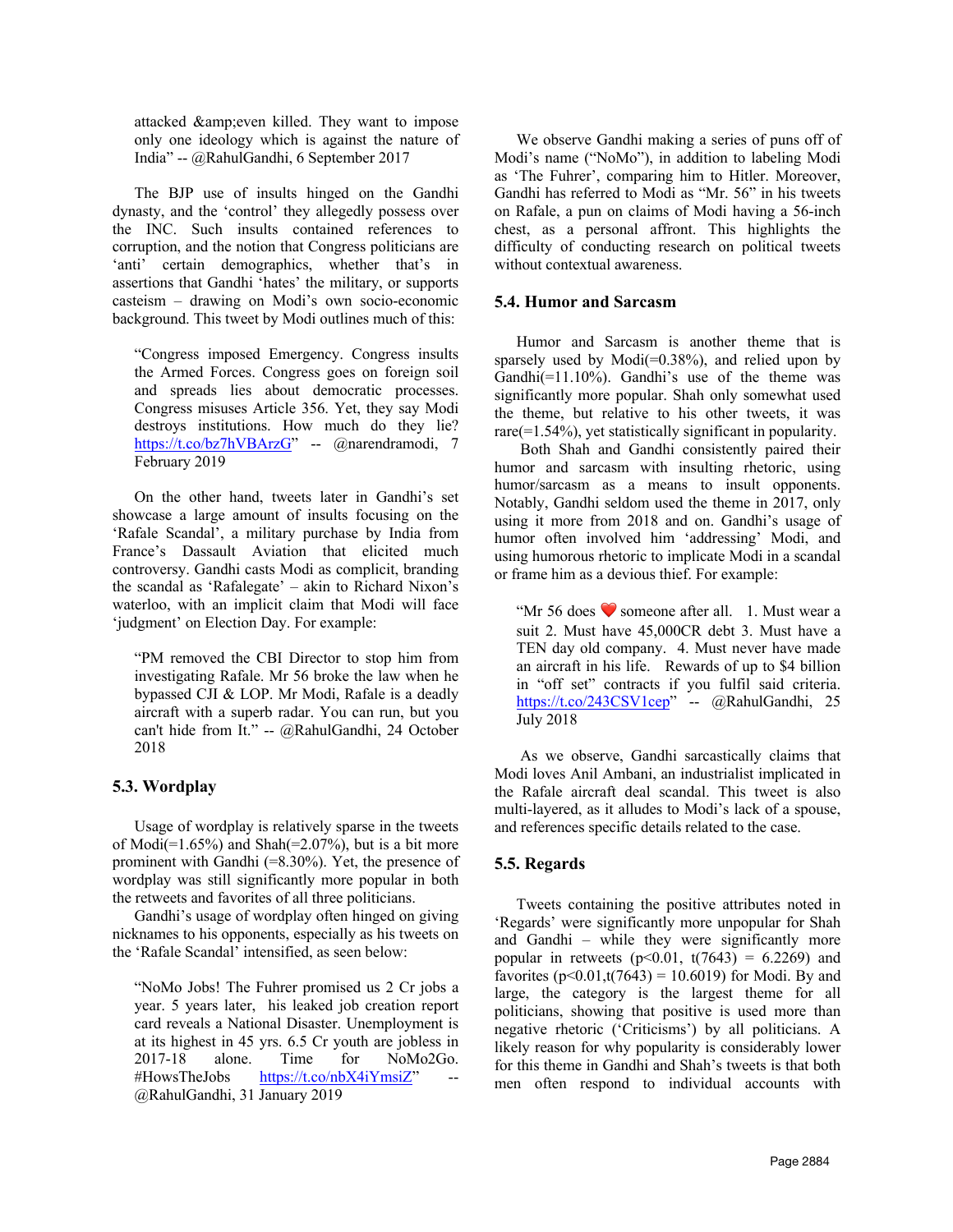gratitude for birthday wishes, and such strings of 'gratitude tweets' will number in the hundreds at times.

Aside from gratitude, many of the regards tweets contained greetings for varying festivals and days of recognition, condolences for deaths of public figures, or other tragedies. Notably, a large portion of Modi's regards tweets are in strings of tributes, either highlighting achievements of athletes or describing virtuous accomplishments by a set of people, whom Modi will often mention that he has met. For example:

It was a delight meeting Akash Malik, who won a Silver medal for India in Men's Recurve Individual Archery event at the 2018 Youth Olympic Games. His determination towards sports is praiseworthy. My best wishes for all his future endeavours. https://t.co/8QWKcPNv7w -- @narendramodi, 21 October 2018

#### **6. Discussion and Conclusion**

Our findings support Ott's assertion that Twitter is conducive to negative rhetoric, and in fact provides great benefits to those speakers [33]. Across the board, negative language was retweeted significantly more by followers of all three politicians, especially as we look at the popularity of insults. The large number of average retweets for insults only reinforces the idea that antagonism is prone to virality, moreso than positive messaging [35]. The finding that all three politicians devoted roughly two-thirds of the critical tweets to personal attacks only furthers Ott's argument that Twitter is conducive to 'coarseness'. Moreover, it's valuable to note that many of these insults took on the first-person  $-$  as the politicians themselves were levying the allegations, rather than a third-party voice.

Additionally, the nature of the insults by all three politicians subscribes closely to the standards of Edelman's 'Political Enemy' – namely in asserting that each politician's respective opponent was morally repugnant or working to undermine society [9]. For example, all three politicians continually assert that their opponents are destroying democracy, whether it pertains to Gandhi's casting of Modi as a Nixon-esque figure embroiled in corruption, or Modi's attacks on the 'dictatorial' nature of the Gandhi Dynasty's past by invoking either the Emergency Period or their dominance of the Congress Party. For both sides, the opponents are greedy for power, and are framed as doing anything they can to secure it. This is evident in the assertions by politicians on all sides, during any incident of party violence, that the leaders in charge, whether they be Chief Minister Mamata Banerjee or Modi himself, are murderers. Notably, Gandhi's thinlyveiled reference to Modi as "The Fuhrer" reinforces this. In essence, the opponent is comprehensively evil.

However, we do note that there are some key differences in terms of the styles of these insults. Notably, is the usage of humor by Gandhi in his insults (and the lack thereof by Modi and Shah), which corresponds directly with the Bakhtinian carnival [15] [16] . Ironically, despite Gandhi seemingly epitomizing a 'political elite', as heir to a longstanding political dynasty, his usage of humor and mockery makes him the outsider to his followers, as he aims to 'bring it' to the true 'political elite' in power – the BJP. His status as being in the opposition grants him the privilege of using humor in a carnivalesque manner. Badarneh's description of the ironic 'crowning' is used repeatedly by Gandhi, through references to Modi as "Supreme Leader" that are a lead-in to the disparagement of an action by Modi [17]. When Modi ran in 2014, as an opposition candidate, he was able to refer to Gandhi as 'Shahzada' – yet the incumbency has seemingly deprived Modi of the 'crowning' tool, since he now wears the crown due to him being prime minister.

This final point also highlights an important distinction between incumbents and challengers. Gandhi's aggression online can be seen from the view of outsider politics, where attacking the person who represents the state is a legitimate form of political discourse, but also at an individual level within the context of his own evolution. For years referred to derisively as 'pappu' ('little boy') through viral campaigns run by detractors, social media offered Gandhi a means to present an alternative narrative.

On the other hand, 2014's Modi, who vociferously used criticisms online and oft indulged in aggressive insults, maintained a statesmanly online presence during 2019. The high use of regards suggests the performance of benevolence, focusing on the positive in one's public missives. While this may not align with leaders like Donald Trump, it still offers an example of how social media can be a means for constantly reinventing a political brand. Prior research has shown that Modi's style has transformed from abrasive and aggressive to 'nicer' and more 'inclusive' [43] [8].

The recent results of the Indian General Elections qualify some of the findings. As a non-incumbent, Gandhi's proneness to attack substantially more than those in power is a default of sorts [31]. Gonawela et al.'s study on populist candidates, whose concepts this paper is rooted in, looked at four politicians whose antagonistic messaging was rewarded on Twitter, and also who won or did well in their respective elections; those findings do not parallel Gandhi's own electoral fortunes [8]. Modi's victory by a larger majority provides interesting questions regarding the true return of antagonistic messaging on Twitter and other social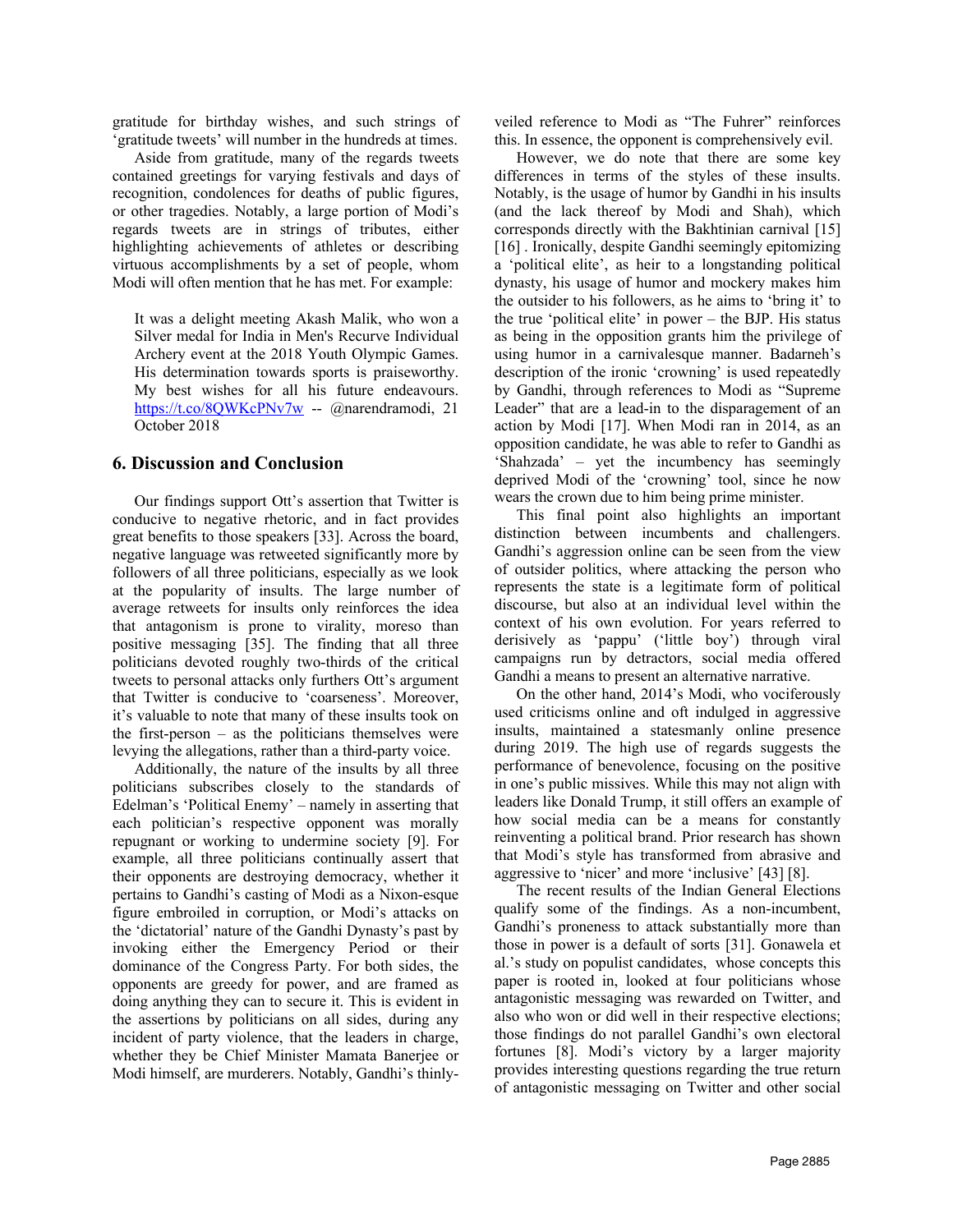media platforms. This is an especially interesting direction for further research, as more candidates on both sides of the political aisle, including in the US, get more active, personalized, and negative on Twitter.

However, such qualifications do not take away from the importance of Twitter as a microphone for politicians to directly reach audiences. The fact that negative rhetoric is used on one of the largest 'directto-audience' platforms available is notable. Discussing the importance of Twitter as a microphone is invaluable to understand the future of political communication as social media grows, in addition to how it's used to express opinions, foster discourse, and manipulate minds, in this 'Age of Fake News'.

Our research shows that social media is integral to the creation of a politicians' brand, considerably more than it was during Obama's 2008 Campaign [19]. Social media was a means by which Gandhi and Modi 'reinvented' their political personalities. In the Trump Era, physical stump speeches are now replaced by 280 character micro-messages that have higher resonance among electorates, especially as these are shared by followers within their own networks. Our study fills the niche of research concerning the use of negative rhetoric by candidates themselves, rather than the public. The online rewards we observe on Twitter for antagonism, and the ease of network spread, are vital to understand as political polarization within national communities is explored. Social media is central to political communication – and the prevalence of negative messaging presents researchers questions as they aim to foster discourse on these platforms.

# **7. References**

[1] Salvador, P., P. Salvador, P.C. Vivar, E. de Vera, R.B. Inocian, and R.C. Rosaroso, "Influence of Facebook to Voters' Political Practices." *Asia Pacific Journal of Education, Arts and Sciences* 4.1, 2017, pp. 15-23.

[2] Chagas-Bastos, F.H., "Political Realignment in Brazil: Jair Bolsonaro and the Right Turn." *Revista de Estudios Sociales* 69, 2019, pp. 92-100.

[3] Francia, P.L. "Free media and Twitter in the 2016 presidential election: The unconventional campaign of Donald Trump." *Social Science Computer Review* 36.4, 2018, pp. 440-455.

[4] Gervais, B.T., H.K. Evans, and A. Russell. "Fear and Loathing on Twitter: Exploring Negative Rhetoric in Tweets During the 2018 Midterm Election." *The Roads to Congress 2018*. Palgrave Macmillan, Cham, 2019.

[5] Pal, J., L. Bozarth, "Is Tweeting in Indian Languages Helping Politicians Widen Their Reach?" *Economic & Political Weekly*, 53(25), 2018.

[6] Jaffrelot, C., "The Modi-centric BJP 2014 election campaign: New techniques and old tactics," *Contemporary South Asia* 23.2, 2015, pp. 151-166.

[7] Alashri, S., S. S. Kandala, V. Bajaj, E. Parriott, Y. Awazu, & K. C. Desouza, "The 2016 US Presidential Election on Facebook: an exploratory analysis of sentiments." *Proceedings of the 51st Hawaii International Conference on System Sciences*, 2018.

[8] Gonawela, A., J. Pal, U. Thawani, E. Van Der Vlugt, W. Out, P. Chandra, "Speaking their Mind: Populist Style and Antagonistic Messaging in the Tweets of Donald Trump, Narendra Modi, Nigel Farage, and Geert Wilders." *Computer Supported Cooperative Work (CSCW)* 27.3-6, 2018, pp. 293- 326.

[9] Edelman, M., *Constructing the Political Spectacle*. University of Chicago Press, 1988.

[10] De la Torre, C., "Populism and democracy: political discourses and cultures in contemporary Ecuador." *Latin American Perspectives* 24.3, 1997, pp. 12-24.

[11] Potts, L., "Problem Definition and Causal Attribution During the Republican National Convention: How# MAGA Discourse on Twitter Framed America's Problems and the People Responsible," Diss. Purdue University, 2017.

[12] Gervais, B.T. "Rousing the Partisan Combatant: Elite Incivility, Anger, and Antideliberative Attitudes." *Political Psychology*, 2018.

[13] Gervais, B.T. "More than mimicry? The role of anger in uncivil reactions to elite political incivility." International Journal of Public Opinion Research 29.3, 2016, pp. 384-405.

[14] Anderson, A.A., D. Brossard, D.A. Scheufele, M.A Xenos, and P. Ladwig, "The "nasty effect:" Online incivility and risk perceptions of emerging technologies." *Journal of Computer-Mediated Communication* 19.3, 2014, pp. 373- 387.

[15] Bakhtin, M., *Problems of Dostoevsky's poetics*. Vol. 8. U of Minnesota Press, 2013.

[16] Janack, J. A. "The Rhetoric of "The Body:" Jesse Ventura and Bakhtin's Carnival." *Communication Studies* 57.2, 2006, pp. 197-214.

[17] Badarneh, M.A., "Carnivalesque politics: A Bakhtinian case study of contemporary Arab political humor," 2011, pp. 305-327.

[18] Lundgaard, D., L. Razmerita, and C. Tan, "Emergent Collaboration on Twitter: A Case Study of the# BlackLivesMatter Movement," *Proceedings of the 51st Hawaii International Conference on System Sciences*, 2018.